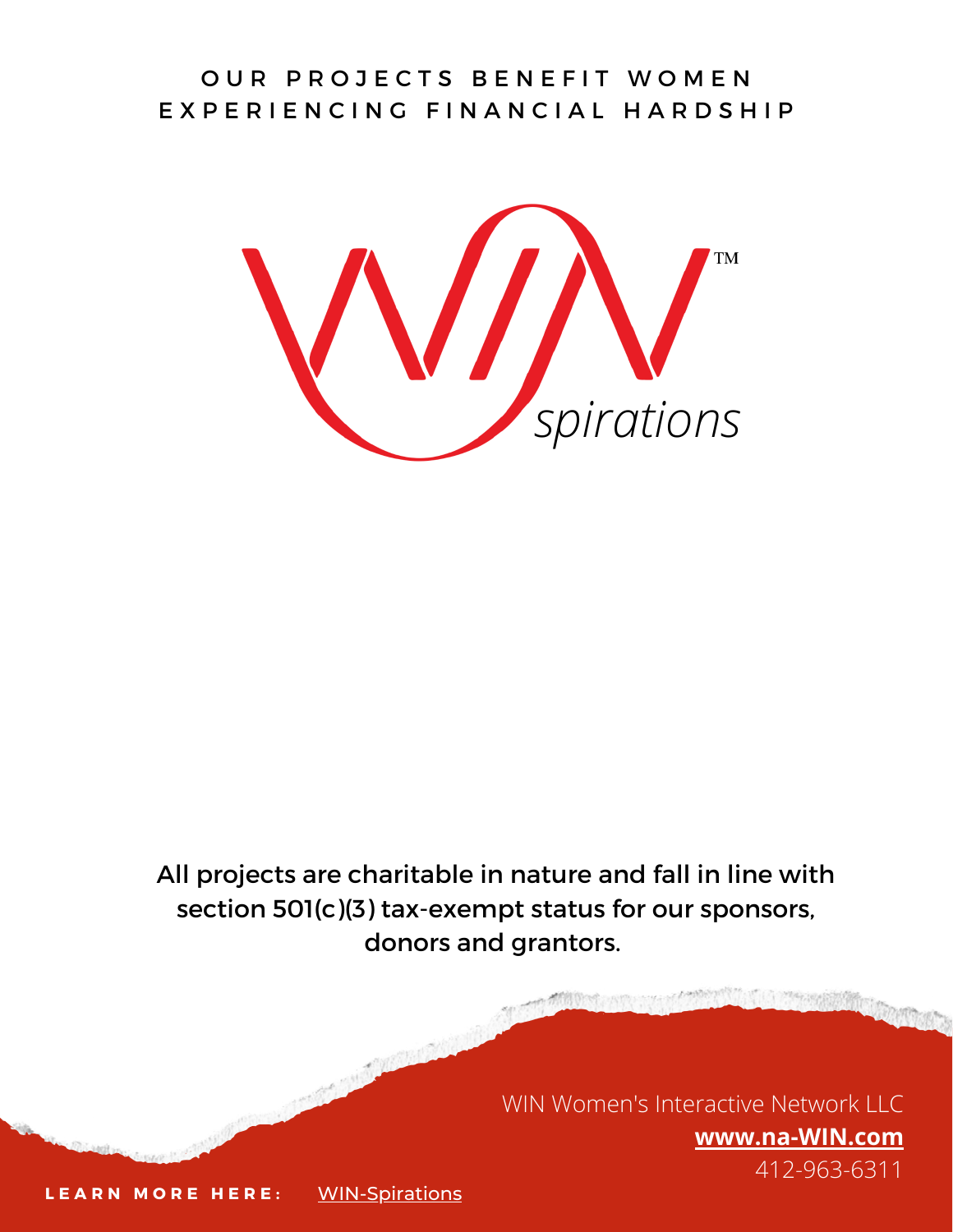## OUR PROJECTS BENEFIT WOMEN E X P E R I E N C I N G F I N A N C I A L H A R D S H I P

#### How You Can Make a Difference...

You can transform the lives of women experiencing economic hardship. Monthly donations allow us to bring networking, professional mentoring, and education to the women we serve.

**A MORTING AND A MORTING AND A MORTING AND A MORTING AND A MORTING AND A MORTING AND A MORTING AND A MORTING A** 



OUR PURPOSE IS TO REDUCE POVERTY AND BUILD GENDER EQUITY BY PROVIDING NETWORKING, PROFESSIONAL MENTORING, AND EDUCATION TO WOMEN EXPERIENCING ECONOMIC HARDSHIP.

### *Your donation will help to pay for:*



\$500

Monthly Professional Networking and Mentoring



Business Attire Clothing Voucher





Professional Headshot with Hair & makeup



1 Month WIN-Spirations Scholarship

WIN-Spirations...*a program fiscally sponsored by New Sun Rising*

info@na-WIN.com 412-963-6311

www.na-WIN.com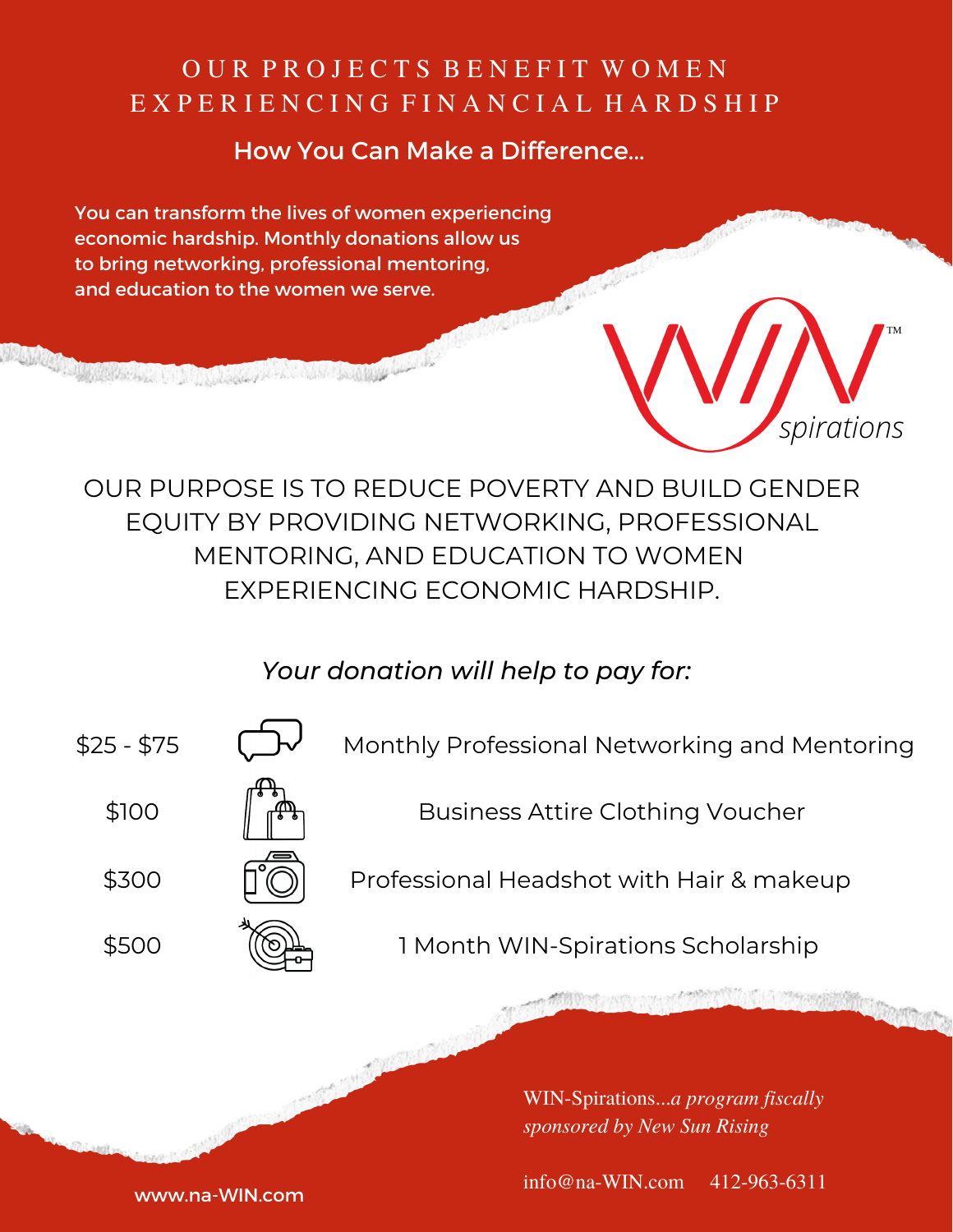## OUR PROJECTS BENEFIT WOMEN E X P E R I E N C I N G F I N A N C I A L H A R D S H I P

How You Can Make a Difference...

Your tax-deductible gift will help to pay for: job skills training for participants technological support clothing & education & so much more...



WIN-SPIRATIONS REDUCES POVERTY AND BUILDS GENDER EQUITY BY PROVIDING NETWORKING, CAREER AND BUSINESS MENTORING, AND EDUCATION TO WOMEN EXPERIENCING ECONOMIC HARDSHIP. WE DO THIS THROUGH MENTORSHIP BUILT ON COLLABORATION AND THE COMMITMENT TO PERSONAL AND PROFESSIONAL DEVELOPMENT.

YOUR SUPPORT CREATES THE OPPORTUNITY FOR WOMEN EXPERIENCING ECONOMIC HARDSHIP TO BE A STEP AHEAD BY PROVIDING KEY KNOWLEDGE THAT DRIVES A QUALITY, CORE EDUCATION AND DIRECTS THEM TO TRANSITION TO A BETTER, HAPPIER CAREER PATH

Your gift will help us help others!

**ANALOG AND AN ARTICLE OF A STATE OF A STATE OF A STATE OF A STATE OF A STATE OF A STATE OF A STATE OF A STATE** 

| Name:                                                                                   |                                          |                                                                        |
|-----------------------------------------------------------------------------------------|------------------------------------------|------------------------------------------------------------------------|
| Address:                                                                                |                                          |                                                                        |
| City:                                                                                   | <b>State</b>                             | <b>ZIP</b>                                                             |
| Phone:                                                                                  | Email:                                   |                                                                        |
| Donation: \$                                                                            | Please contact me about a recurring gift |                                                                        |
| or Circle Donation Amount<br>$$250$ $$500$ $$1000$<br>\$2500                            |                                          |                                                                        |
| Make check payable to:<br><b>New Sun Rising, naming</b><br><b>WIN-Spirations in the</b> |                                          | Mail Check to:<br><b>WIN Women's Interactive Network</b><br>PO Box 215 |
| memo field.                                                                             |                                          | Creighton, PA 15030                                                    |
| www.na-WIN.com                                                                          |                                          | $info@na-WIN.com$ 412-963-6311                                         |